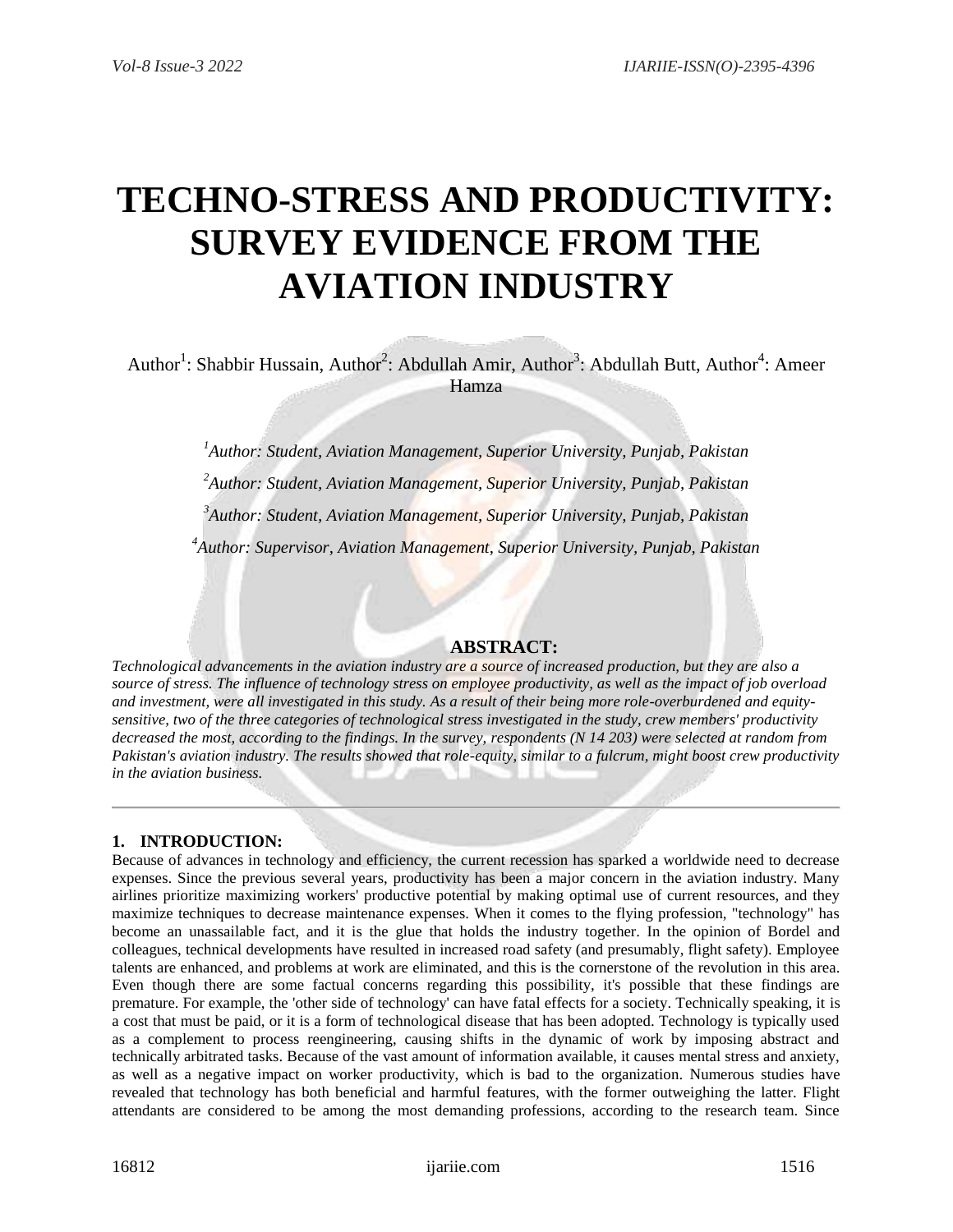September 11, 2001, no other industry in the United States has been exposed to greater immediate pressure than the aviation industry. Techno-stress is induced by rapid technological change, which is characterized by its complexity, overload, and unpredictability, among other characteristics. Having an overwhelming quantity of artefacts and management tools that are beyond the capacity of an individual only serves to exacerbate role-overload while also having an adverse effect upon productivity. Employees' techno-stress is exacerbated when they are forced to share discriminatory connections inside the firm. Employees are compelled to react differently to their job because of their unique understanding of equality sensitivity (Alam, 2016)

## **1.1 RESEARCH OBJECTIVES:**

According to this study, crew role-overload (RO) and equity sensitivity (ES) have an impact on crew productivity, as well as the impact of techno-stress on crew productivity, both of which are investigated further (ES).

## **1.2 PROBLEM STATEMENT:**

Indeed, the negative relationship between technological stress and employee productivity has been extensively addressed, as has the importance of employee productivity to the development and efficiency of the aviation industry. Employee role-overload (RO) and employee equity-sensitivity (ES) have both been shown to have a minor moderating effect on performance in the aviation business, but this has gotten little attention in the industry.

## **2. LITERATURE REVIEW AND HYPOTHESIS:**

### **2.1 TECHNO-STRESS AND PRODUCTIVITY IN THE AVIATION INDUSTRIAL INDUSTRY:**

Hans Selye created the word "stress" in 1926 after seeing glandular abdominal alterations in rats (research animals) because of hormone injection. He used the term "stress" to describe the body's nonspecific response to a strain placed on it. Stress, according to Lazarus (1966), is a mental condition that occurs when an individual's coping methods are exhausted in the face of a frightening situation. Various medical consequences of technological and computer-related employment have also been discovered in research. Employees' adrenaline and noradrenaline levels rise, inadequate adrenal cortex discharges enhance stress stimuli, increased heart rate, blood pressure, skin conductance, and muscular activity in the jaw (Anon., 2018).

Techno-stress is a reality in today's workplaces, no matter what the job title. Many workers report feeling overwhelmed by the constant changes in technology. Academics have referred to technostress as technophobia, computer-anxiety, and computer-stress, among other terms. There is a link between beneficial technological growth and the stress disorder known as "techno-stress". Shenk (1997) noted that people's attitudes and behaviors can be negatively affected by techno-stress, which can be brought on by technology or data-smog in some way (one of the growing issues related to information glut). According to him, people are suffering from a lack of information, which is leading to social and emotional problems. Techno-stress may be induced by the use of information technology (IT) directly or indirectly, while some feel that the use of computer integrated management systems in the future is to blame. In the Tarafdar et al. (2007) and RaguNathan et al. (2008) studies, these detrimental impacts of data pollution and technology flood were linked to techno-stress (2009). Technology overload, complexity, and uncertainty (as seen in Figure 1) were all recognized by Trafdar et al. (2007) as contributing factors to work-related stress in the aviation industry (Anon., 2018).

### **2.1.1 Technologist's Block:**

Increasingly complex tasks and non-routine activities are becoming increasingly common as a result of technological progress, resulting in an "intensification" of work for employees. Employees that are forced to work longer and quicker due to technology are referred to as techno-stress. The work of a pilot is one of the most difficult. Flight crew's work in environments like this: packed planes, high speeds, and high altitudes necessitate continual attention to the instrument panel, which is surrounded by complicated avionics, advanced flight controls, load tables, fuel planning, and the unpredictable effects of the weather. Due to the addition of weapons, additional technology for precise target acquisition, and multitasking at Mach 2, a fighter jet's cockpit is much more demanding at this speed. It is more difficult for pilots to discern visual cues and to be aware of flight hazards when they have been flying overnight. Larson and Kulchitsky (2007), for example, hypothesized that the oft-repeated adage "knowledge is power" has a limit. As a result, employees are overburdened as a result, and their performance suffers because of having more knowledge. Similarly, Shaw (2005) claims that current technology is supposed to improve staff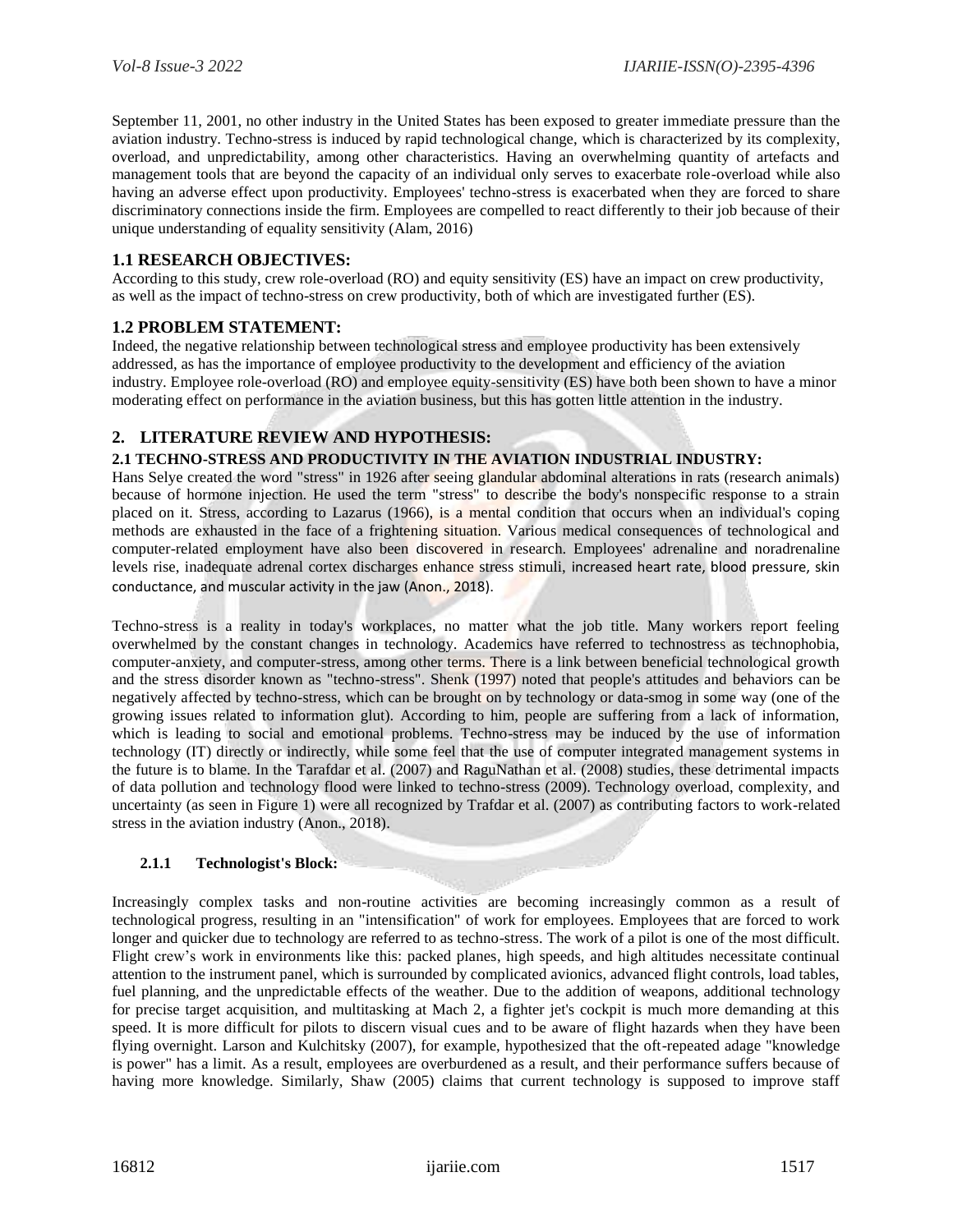productivity, but in practice, employees are so flooded and overburdened with its applications that getting the work done becomes difficult.



Fig. 1. Operational definition of Techno-stress.

## **2.1.2 TECHNO UNCERTAINTY:**

Even if the transformation is for the best, technological improvements tend to increase unpredictability and uncertainty. Because of the ongoing changes, it forces the user to continuously teach himself about the newest IT innovations, leaving him psychologically restless and confused. In spite of its role in long-term economic growth, Rosenberg (1996) claims that technological change is riddled with uncertainty. He opined that the achievements in business aviation could be presented in a similar light. When the jet engine was first developed, no one, not even those at the top of the scientific food chain, could have predicted the significance of what would follow. Like Depoorter (2009) pointed out, when new technology is produced to allow for the most recent usage of protected information, its economic and societal implications are unknown, and various uncertainties and complicated interpretation challenges arise. However, others argue that technological uncertainty is better than a lack of knowledge since it allows for exploration (Khuzaini, 2021)

Employee productivity is a metric that measures how effective employees are at their jobs. Employee productivity to total factor productivity ratio of.86 (Resquared) becomes a valid indicator of economic progress in the aviation industry. The value of an airplane is determined not only by its net advantages, but also by the effectiveness of its intangible resources. It is mostly based on the productivity of employees. There is a need for long-term management strategies because of the growth of apps on a user's panel. Employee productivity may be significantly hindered if the balancing effects of techno-stress are not addressed, according to studies.

### **2.1.3 TECHNO – COMPLEXITY:**

Routines serve as "mind savers" (Sinclair-Desgagne and Soubeyran, 2000), and aviation crews adhere to them to maintain flight characteristics. Technological innovation indicates novelty and necessitates more work, lowering staff dependence on routines and increasing job complexity. Complexity and a lack of available time placed the team under undue stress. It makes the user believe that his abilities are insufficient and drives him to study and comprehend numerous IT characteristics. Similarly, according to Fauscette and Perry (2014), technical complexity presents a slew of issues, including increased load, higher operating costs, lower staff productivity, and heightened competitive disadvantage. They maintained that complexity is frequently an unavoidable cost of technological adoption (Oladosu, 2022).

### **2.2 ROLE OVERLOAD:**

To put it another way, role-overload occurs when an employee has too many tasks to complete in the allotted time. A lack of social support, a lack of defined deadlines, repetitious labor, and tasks that require a high degree of focus all contribute to role overload. When it came to data processing and distribution, the two remained inseparable until the twentieth century. With everybody receiving and digesting information at almost the same pace. In the aviation industry, flight crews are always fighting overload because copilots are easily overwhelmed by the quantity of incoming data and processes. Drone pilots, due to their particular technical work requirements, are actually more stressed than traditional aircraft pilots are. According to Shenk (1997), the introduction of computer technology into the workplace, together with the internet and a range of management tools, has resulted in a hyperactive production and distribution glut. It has outstripped human capabilities, resulting in a never-ending knowledge shortage and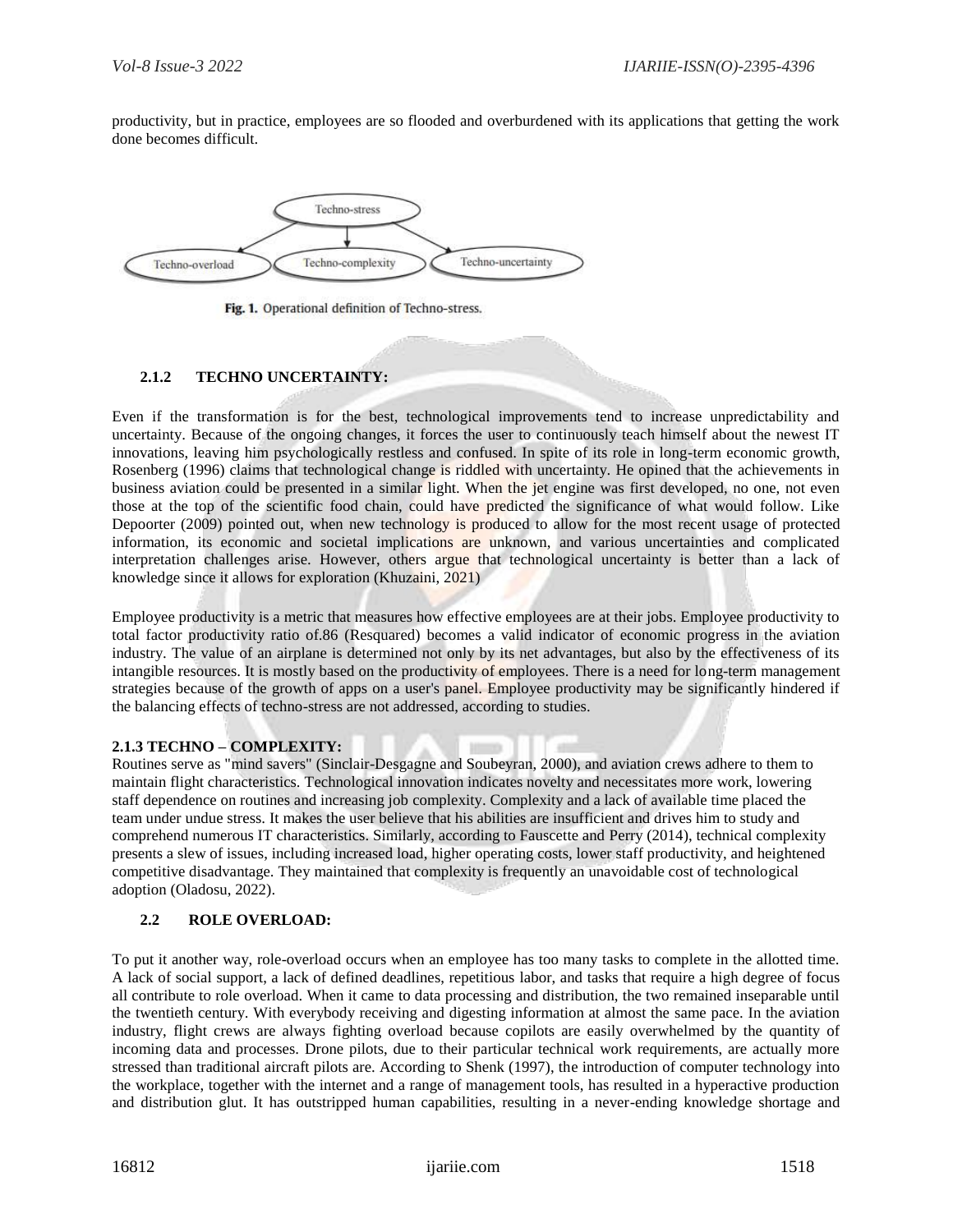increased role overload. The onslaught of information and data has had a negative impact on the brain, body, and customer connections of the end user. Employee role overload is exacerbated by these detrimental outcomes (Zamrudi, 2021)

# **2.3 EQUITY SENSITIVITY:**

Adam (1965) coined the term "equity theory" to describe the view of knowledge workers in commercial companies of intuitive social comparison. It is common practice for industrial psychologists to employ equity theory in the workplace. Because of this, employees are outraged when they are obliged to make disparaging remarks about coworkers. People who have a lot of uneven connections are more anxious. Distress can be traced back to a knowledge worker's comparison of his own insufficiency with the excesses of others (equity theory). Equal treatment in the workplace and interpersonal relationships reduces stress. People have diverse equity inclinations, according to Houseman et al. (1987), and as a result, they behave differently in the workplace. There was a time when jobs were defined by their job descriptions, but that was before the advent of the modern information era. With ever-increasing air traffic, pilots today have to fly more advanced planes, carrying more people, in tighter time constraints than ever before. It necessitates greater vigilance and awareness of one's surroundings. As well as increased stress. When it has combined with the crew's equality concerns, it has amplified by a factor of ten. As a result, airlines are attempting to reestablish parity in crew planning, deployments, duty time, and night shifts. Today, less than half of aviation workers believe their jobs are secure, compared to 80% twenty years ago. According to the Wall Street Journal, 33% of workers seriously contemplated leaving their jobs due to perceived unfairness, and 14% actually did. Because workers are becoming more conscious of equity, the aviation industry faces the challenge of providing even more workplace fairness (Khuzaini, 2021).

## **HYPOTHETICAL MODEL OF THE STUDY:**

- 1. Crew performance is negatively linked to technological stress.
- 2. The unfavorable link between techno-stress and crew performance is greatly strengthened by role-overload.
- 3. The unfavorable link between techno-stress and crew performance is greatly strengthened by equity responsiveness.
- 4. When role-equity and equity-sensitivity are combined, the moderating impact of role-overload and equitysensitivity is greatly enhanced.

## **3. RESEARCH METHODOLOGY:**

### **3.1 RESEARCH DESIGN:**

The moderating effects of crew role-overload (RO) and equity sensitivity are examined in this inferential statistical study, which examines a non-contrived link between technological stress (TS) and crew productivity (ES). Based on earlier research, this model (Fig. 2) examined four possible assumptions.

There were four models that were studied in this study. Three models were utilized to test three hypotheses: H1, which looked at how crew efficiency is linked to techno-stress; H2, which looked at RO's interplay with ES; and H3, which looked at ES's interaction term with ES. Model 4 was used to estimate the three-way influence of RO and ES. In order to achieve a significance level of p. 05, primary data was gathered from airline staff (N 14 203) in a noncontrived cross-sectional time technique using self-administered questionnaires. Outliers, missing values, and extreme values were removed from the data. It was concluded that the distribution was normal, with skewness and kurtosis less than 1.0. Tolerance (>.1) and VIF (>.10) values ruled out multicollinearity. Using a one-factor Herman's test that concurrently entered all of the items into an exploratory factor analysis with the constraint of extracting only one component without rotation, we were able to evaluate the likelihood of common method bias. Only 29% of the overall variation could be attributed to a single factor (extracted). According to Bedeian and Mossholder, Aiken and West (1991) moderated-multiple regression analysis was used to investigate all hypotheses (1994). Testing for moderation was carried out using the "t" and "F" tests on the "b" coefficients of the interaction term. The combined interaction effect (role-equity fulcrum) was shown using the Aiken and West (1991) technique in SEM, which investigated the latent structure using well-known model fit indices.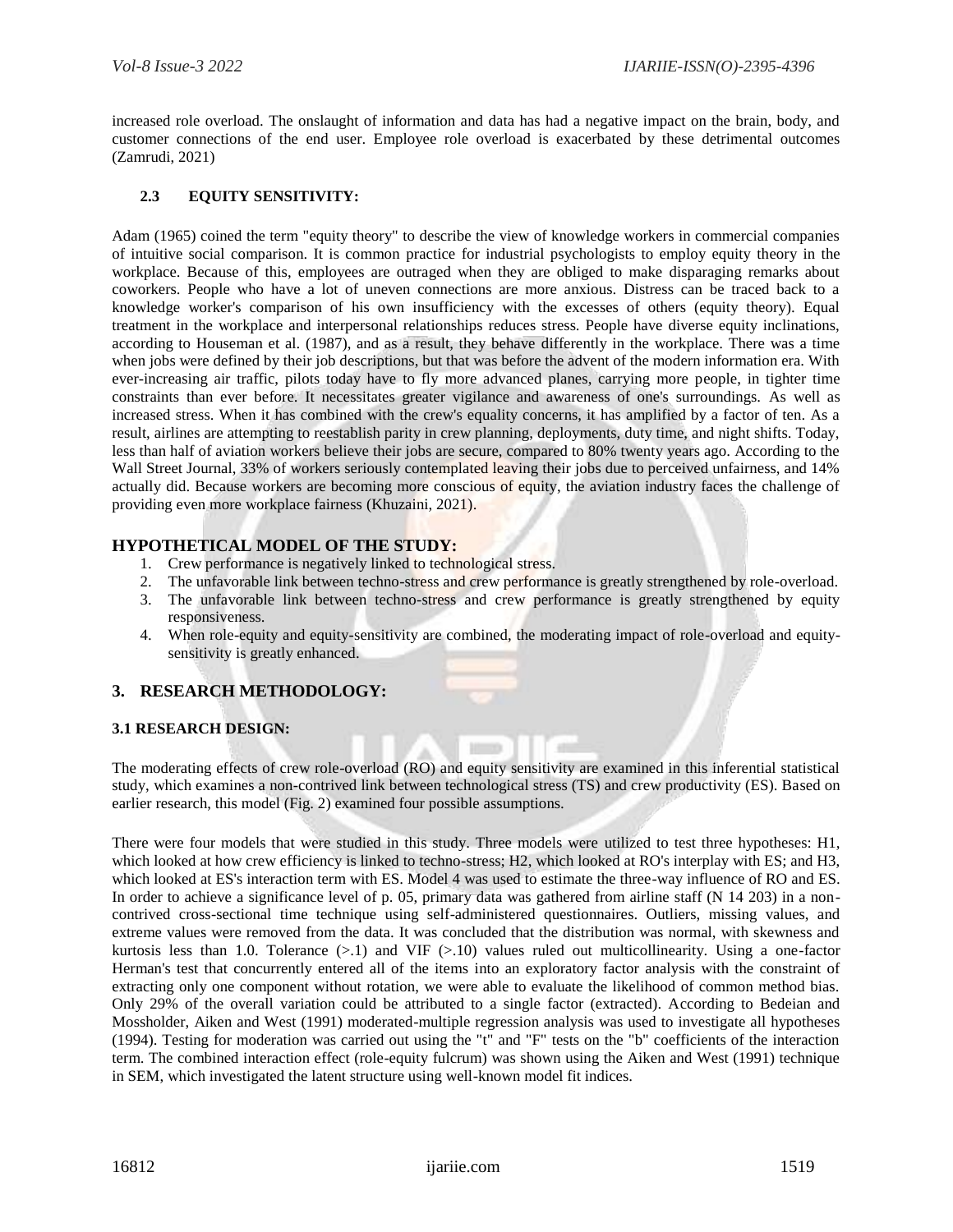## **ASSESSMENT OF SAMPLE:**

Test subjects included Pakistan International Airlines and Air Blue pilots and flight engineers as well as air traffic controllers and meteorologists from various armed forces branches, as well as members of the Pakistan Air Force, Army, and Navy. Random sampling yielded a total of 300 questionnaires. Over two hundred people, including 166 men and 37 women, of all ages, experience levels, and work roles, responded to the survey. Response rate was 66.66%, with 203 surveys completed. For conventional and non-functional tests, the sample size (N 14 203) passed the sufficiency and faithful representation requirements.

#### **INSTRUMENTS 3.3.1**

#### **In this section, we'll talk about variables that aren't part of the model.**

The following fourteen questions were modified by Tarafdar et al. (2007) and rated on a 5-point Likert scale to assess techno-stress: Techno overload (TO) was assessed with five items (a 14.83%), such as "I am pushed by this technology to perform more work than I can manage," and "I am driven by this technology to work on extremely tight time deadlines." "It takes a long time for me to grasp and apply new technologies" and "I don't have enough time to learn and improve my technology abilities" were two of the five questions used to assess techno-complexity (TC). Techno-uncertainty (TU) was assessed with four questions (a 14.78%), such as "There are constantly new advances in the technology we utilize in our company," and "There are frequent changes in our organization's computer software."



| Table 1                          |  |
|----------------------------------|--|
| Respondent's profile $(N - 203)$ |  |

| Gender |        | job type |            | Organization |        | Experience (years) |           |           |
|--------|--------|----------|------------|--------------|--------|--------------------|-----------|-----------|
| Male   | Female | Flying   | Supporting | Airliner     | Forces | $-10$              | $11 - 20$ | $21 - 30$ |
| 116    | - -    | 90       | 113        | 102          | 101    | П                  | 81        |           |
| 81.8   | 18.2   | 44.      | 55.7       | 50.2         | 49.8   | 57.6               | 39.9      | With the  |

### **3.3.2 DEPENDENT VARIABLE:**

On a 5-point likert scale (a 14 0.90), Torkzadeh and Doll (1999) established four items, such as, 'This technology allows me to finish more work than I could otherwise' and 'this delivery superiority allows me to perform my job more successfully.'

#### **Changes to Variables: 3.3.3**

A 5-point likert scale was used by Imoisili (1985) to assess the answers to two of the five questions, 'I routinely work past real or official working hours' and 'I often have to do more work than I can manage' (a 14 0.82). In 1987, Huseman et al. created a five-item questionnaire to measure equity sensitivity that was evaluated on a 10-point likert scale (14 0.84). For each choice, participants were given 10 points and asked to choose which one they liked best and which one they didn't like so much. In my interactions with the organization, my personal attitude would be: a)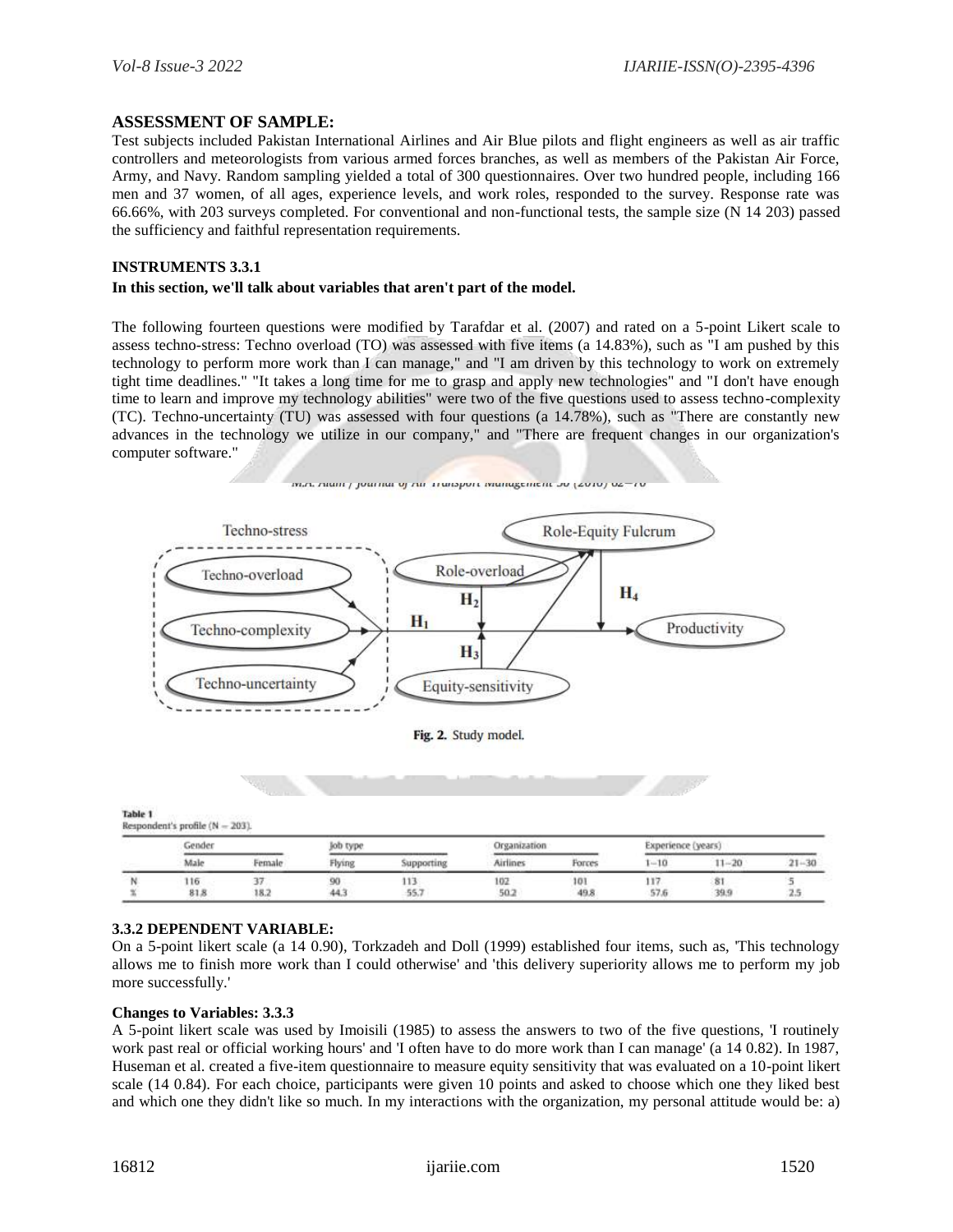If I do not look out for myself, no one else will, and b) It is better for me to give than to receive, for example." And "my personal attitude in my interactions with the organization would be: a) If I do not look out for myself, no one else will,"

## **3.4 CONSTRUCT VALIDITY:**

A questionnaire with 28 questions was used to assess six components. In confirmatory factor analysis, the unidimensionality of each item to a given concept was assessed using the comparative fit index (CFI). The convergent validity was examined using factor loadings obtained using standardized regression weights with CFI 14.928. (Table 2). Increasing scores of squared average variance-extracted (AVE) 2 than inter-correlation confirmed the construct's discriminant validity. Criterion validity was further proven by a substantial negative correlation between predictor factors and the criterion variable.

#### Table 2

Factor loadings and reliability.

| Factor             | Items | Loading | Reliability |  |
|--------------------|-------|---------|-------------|--|
| Techno-overload    |       | 0.718   | 0.89        |  |
| Techno_complexity  |       | 0.566   | 0.84        |  |
| Techno_uncertainty |       | 0.485   | 0.82        |  |
| Role overload      |       | 0.696   | 0.78        |  |
| Equity_sensitivity |       | 0.516   | 0.79        |  |
| Productivity       |       | 0.722   | 0.92        |  |

#### **In this case, we're looking for a 3.5 model fit.**

Major model fit measures were used in SEM to evaluate the research model's latent architecture. There were 1.77 times as many false negatives (c2 df) at 0.05 as there were false positives (c2df). This evaluation of expected population covariance led to (GFI) quality of fit index 0.902 and (AGFI) adjusted goodness of fit index 0.860. The normed-fit index (NFI) of the derived model was determined to be 0.852 when compared to the null model's c2. The proposed model had a better fit than the independence or null theory by 85.2%. The smallest effect of sample size was found to be accounted for by a CFI of 0.928. Prudence and susceptibility to a large number of circumstances could be balanced by the root mean square error in approximation (RMSEA). It was determined if the current model (with indefinite but well-chosen parameter estimates) could fit the population correlation matrix, and the RMSEA was found to be 0.062, with a 90 percent confidence range of 0.047 and 0.076. Table 3 shows the parameters that were found to be adequate for fitting the data in the research model (Alam, 2022)

## **4. RESULTS:**

On the following page, you can see how much each variable differs from the mean and how they are related to one another in Table 4. On the vast majority of times, the mean of the independent variables was higher than the mean of the dependent variables. The ES distribution was biassed in descriptive analysis, as previously stated. The continuity theory shows that the distribution is normal because its skewness and kurtosis values are within acceptable limits  $(1.0)$  and the sample size is sufficient  $(N > 30)$ . Table 4 shows that TU and TO exhibited statistically significant negative correlations with crew production (r 14.630; p 0.01), as did the other variables (r 14.485; p 0.01).

| lable | ٠<br>٠<br>ı |  |  |  |  |
|-------|-------------|--|--|--|--|
|-------|-------------|--|--|--|--|

Model fit indices.

| Indices                                         | Standard | Observed |
|-------------------------------------------------|----------|----------|
| Absolute fit $(\gamma 2/df)$                    | $<$ 3.0  | 1.774    |
| Goodness of Fit Index (GFI)                     | >0.9     | 0.902    |
| Adjusted goodness of fit index (AGFI)           | >0.8     | 0.860    |
| Comparative Fit Index (CFI)                     | >0.9     | 0.928    |
| Normed Fit Index (NFI)                          | >0.8     | 0.852    |
| Root Mean Square Error of Approximation (RMSEA) | < 0.08   | 0.062    |

4.1.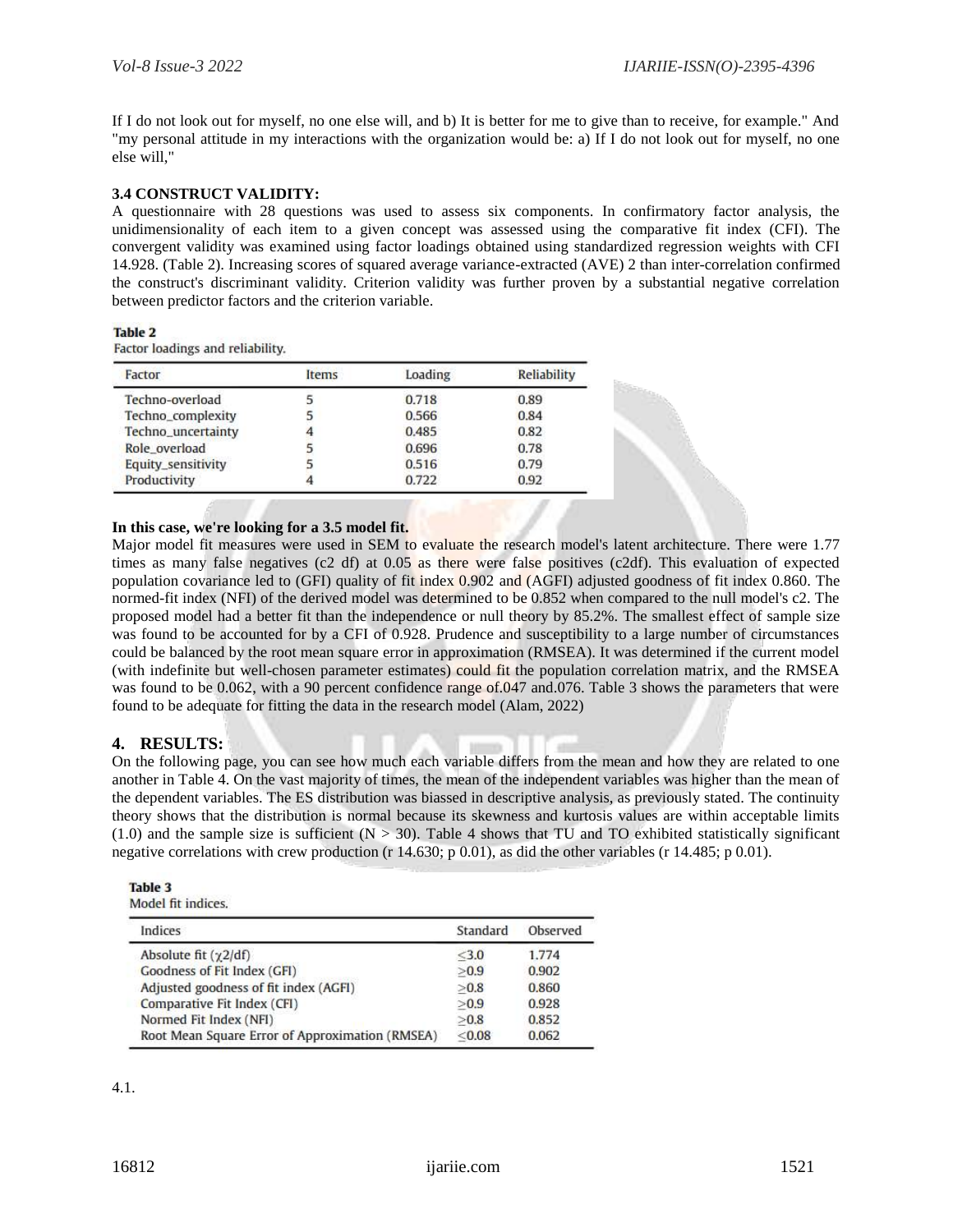Hypothesis 1: Techno-stress negatively affects crew productivity.

Using Model 1, the relationship between TO, TC, and TU and crew productivity was studied. There was a significant model that explained 49% of the variation in crew productivity (F3, 199 14 63.819, p.001, R2 14.490), and there was a large negative correlation between techno-stress and crew productivity (F3, 199 14 63.819, R2 14.490). (Multiple R 14.700, p.001). Table 5 depicts the relative weights given to each predictor in the equation (model 1). These statistics strongly support Hypothesis 1, and the regression line (y  $14 \text{ b}0b1x1b2x2b3x3 e$ ) of model 1 was crew productivity 14 4.2. The second hypothesis is that role-overload enhances the inverse relationship between technological stress and crew efficiency.

Model two examined the relationship between RO and technological stress as a predictor of crew output. Addition of RO to the model resulted in a statistically significant shift from (F4, 198 14 48.313, p.001) to (F4, 198 14 48.313, p.001) (F5, 197 14 40.106, p.05). By 1.1 percent, the RO reduced the unfavorable correlation between staff productivity and technological stress (DR2 14.011, b 14.095, t 14.0244, p.05). These findings support the second hypothesis.

Hypothesis 3: Equity sensitivity enhances the unfavorable link between techno-stress and crew productivity.

In Model 3, the role of ES as a moderator in the relationship between techno-stress and crew productivity was examined. The ANOVA results in Table 5 show a significant shift from (F4.198 14 58.401, p.001) to (F5.197 1444.722, p.001) when the moderator ES is included in the model (model 3). The ES reduced by 1.7% the inverse relationship between employee stress and output (DR2 14.017, b 14.0106, t 14.02.725, p.05). These findings back up Hypothesis 3 to a reasonable degree.

A combination of role-equity and equity-sensitivity considerably enhances the moderating effect of position and equity-sensitivity.

Model 4 was used to analyses the combined interaction impact of moderators RO and ES. (F5, 197 14 47.625) to (F5, 197 14 47.625), Table 5 (model 4) revealed that integrating RO and ES in the model properly explained the interactions and validated a significant change (F7, 195 14 37.949, p.001). Improved by 3.1 percent interaction effect, the model described 57% of the variation in the productivity of crew members in a significant way (R2 14.577, DR2 14.031, p.05). The evidence presented here strongly suggests that hypothesis number four is correct. There was enough empirical evidence to conclude that techno-stress was inversely related to crew productivity at the.05 significance level, and the addition of moderators RO and ES significantly changed the slope of y 14 b0 b1x1 5.636.226 (TO).212 (TC).185 (TU).155 (RO) (ES).118 (Mod.RO).118 (y 14 b1x1 5.636.226 (TO).212 (Mod.ES)

Using the data in Table 5, we can see how the moderator role-equity in Model 4 changed the model. Technonegative stress's influence on crew performance was amplified by a significant interaction effect of 3.1 per cent.

#### Table4:

|                                   | Model 1        |      |                     | Model 2  |                     | Model 3  |                   |              | Model 4  |                     |            |          |
|-----------------------------------|----------------|------|---------------------|----------|---------------------|----------|-------------------|--------------|----------|---------------------|------------|----------|
|                                   |                | SE   |                     |          | SE                  |          | В                 | SE           |          | в                   | SE         |          |
| (Constant)                        | 5.740**        | 216  | 26,523              | 6.071**  | 259                 | 23.446   | 5.311"            | 218          | 24.349   | 5.636**             | 252        | 22.339   |
| Techn_overload (TO)               | $-311**$       | .071 | $-4.382$            | $-321**$ | <b>JJ77</b>         | $-4.175$ | $-238"$           | .068         | $-3.516$ | $-226$ <sup>*</sup> | .073       | $-3.091$ |
| Techno_complexity (TC)            | $-348^{11}$    | .077 | $-4.511$            | $-299"$  | ,082                | $-3.664$ | $-283**$          | 873          | $-3.857$ | $-212$ <sup>*</sup> | .077       | $-2.736$ |
| Techno, uncertainty (TU)          | $-165"$        | .066 | $-2.502$            | $-.179"$ | ,071                | $-2.504$ | $-188"$           | 062          | $-3.029$ | $-.185"$            | .067       | $-2.783$ |
| Moderator Role, overload (RO).    | -              | -    |                     | $-.095*$ | .947                | $-2.044$ | ÷                 |              |          | $-092"$             | 043        | $-2.125$ |
| Moderator Equity_sensitivity (ES) | $\sim$         |      |                     |          | $\equiv$            | u.       | $-106"$<br>-2004  | ,039<br>7379 | $-2.725$ | $-.118*$            | .039<br>-- | $-3.058$ |
| $Df_{1,2}$                        | $3 - 199$      |      | $5 - 197$           |          | $5 - 197$           |          | $7 - 195$         |              |          |                     |            |          |
|                                   | $0 - 63.819**$ |      | 48.313** _ 40.106** |          | 58.401** _ 49.722** |          | 47.625**_37.949** |              |          |                     |            |          |
| Fi.)<br>dF                        |                |      | 4.177*              |          | $7.42*$             |          |                   | 6.776**      |          |                     |            |          |
|                                   | .700**         |      | $.703**$            |          | $736**$             |          |                   | $740**$      |          |                     |            |          |
| $R^2$                             | 490*           |      | $494**$             |          | 541**               |          |                   | $577**$      |          |                     |            |          |
| $\Delta R^2$                      | A90°           |      |                     | .011"    |                     | $.017*$  |                   |              | $.031**$ |                     |            |          |

Note,  $^4p \leq .05$ ,  $^{44}p \leq .01$ , (2-tailed).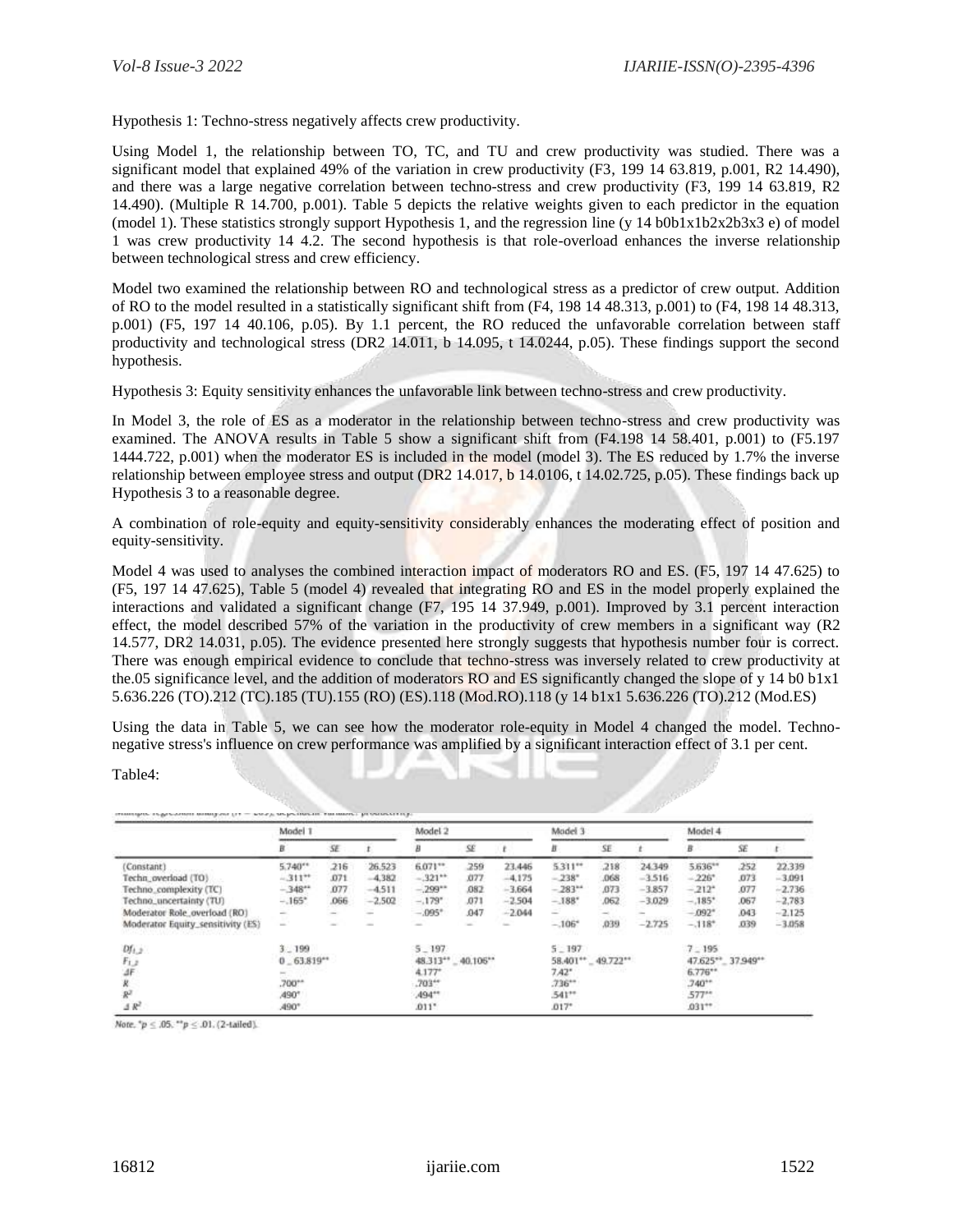## **DISCUSSION:**

The rising problem in the aviation business is not 'penny pinching,' but rather keeping a positive attitude with better technology and productivity, which may lead to success. Technology has become a "necessity" in today's world, and we may claim that it makes work simpler and more comfortable. Its growth in aviation is predicted to increase income while lowering the number of aircraft accidents. However, technological overload, complexity, and unpredictability are posing a new obstacle to unrestricted productivity initiatives. This research, like many others before it, looked at the positive and negative aspects of technology and discovered that techno-stress, or "the other side of technology," had serious consequences. In recent research, the emphasis on efficiency and maximizing costcutting methods using contemporary technology at airport terminals has been a source of worry. However, the current findings support Bordel et al. (2014)'s claim that a technical breakthrough is only as beneficial as it may be regarded appropriate from a user standpoint, regardless of how optimum it is. In the aviation industry, this research, in line with previous studies, found that increasing personnel productivity is the most effective way to achieve longterm total factor productivity.

TO severely reduces staff output, according to the research (b1 14.311, t 14 4.38, p.001). These findings backed up prior research and backed up Larson and Kulchitsky's (2007) claim that there is a limit to how much efficiency can be gained by wise use of contemporary information technology. Beyond that, it overburdens the person, making it impossible to complete the task. Similarly, data showed that TC had a negative impact on crew productivity (b2 14.348, t 14.451, p.001), confirming previous findings and indicating that the technical sophistication of contemporary machines has created a tough workplace that might exacerbate significant disadvantage. Similarly, the negative impact of TU on crew productivity (b3 14.165,  $t$  14 2.50, p.05) supported the view of many previous studies that, although being a key driver of economic progress, technological change is fraught with uncertainty and consequences. These effects of techno-stress in the aviation industry were likewise consistent with earlier research. Crew RO considerably increased the harmful effects of techno-stress (DR2 14.011, b 14.095, t 14 2.044, p.05), according to the findings. This considerable moderating impact of RO supported earlier study findings, confirming that the volume of incoming data and procedures soon overburdens aircrews. Similarly,

When faced with unequal coursework, crew become increasingly equity sensitive, according to the findings of various previous studies (DR2 14.017, b 14.106, t 14.2.725, p.05), which found that ES played a substantial moderating effect in enhancing the detrimental impact of technostress on crew productivity Crew Recourse Management (CRM) was created to address equity concerns and increase cockpit crew efficiency as a result, and airlines are continuing to make prudent efforts to arrange crew duty periods, assignments, deployments and night duties. CRM is one such effective intervention.

R2 14.578 and DR2 14.031, p.05, showed that role equity significantly reduced the negative impact of techno-stress on crew production (R2 14.578) and boosted it by 3.1%. Research shows that in the aviation business, role-equity (analogous to "fulcrum") could be considered as a production enhancer. If you're going to spend all your time obsessing over technology, you might as well do it in moderation. One of the most challenging occupations in the world is flying, and it requires one to cope with the opposite side of technology. If the role equity fulcrum is properly positioned to create a tight balance between the acceptance of technology and the human component, technology may leverage efficiency and desired results. Result. Instead of making real progress toward increasing the effectiveness of their intangible resources, many airlines are overly concerned about raising tag prices. Instead of being hostile, we need to be creative. Engineers and social scientists must work together to ensure that hi-tech innovations are accepted in the aviation industry. To encourage leniency, management might help instill interdependence as a corporate values at work. It has the potential to alleviate crew role-equity problems, pressure human mistakes in the air or on the ground, crew tiredness, and so increase airline safety.

## **LIMITATIONS AND FUTURE SCOPE:**

There are a few limitations to this research that should be mentioned. For starters, the cross-sectional approach was utilized to gather data. Second, self-reporting surveys may have been biased due to conformity and social desirability. Finally, the research did not take into account the age, gender, experience, or educational background of the respondents. Because of their lifetime experience, better-educated and older workers have a more aware viewpoint. Many people believe that these elements, when combined with other problem of environmental variables, lead to a distinctive sense of self. As a result, as shown in the current model, they may confuse, modify, and/or mediate this association, resulting in omitted-variable bias (OVB). This shed light on a potential direction for future study in this area. As a result, it is suggested that future study take into account crew employment experience, academic background, and age. Longitudinal data collection strategies should be considered in future research in this